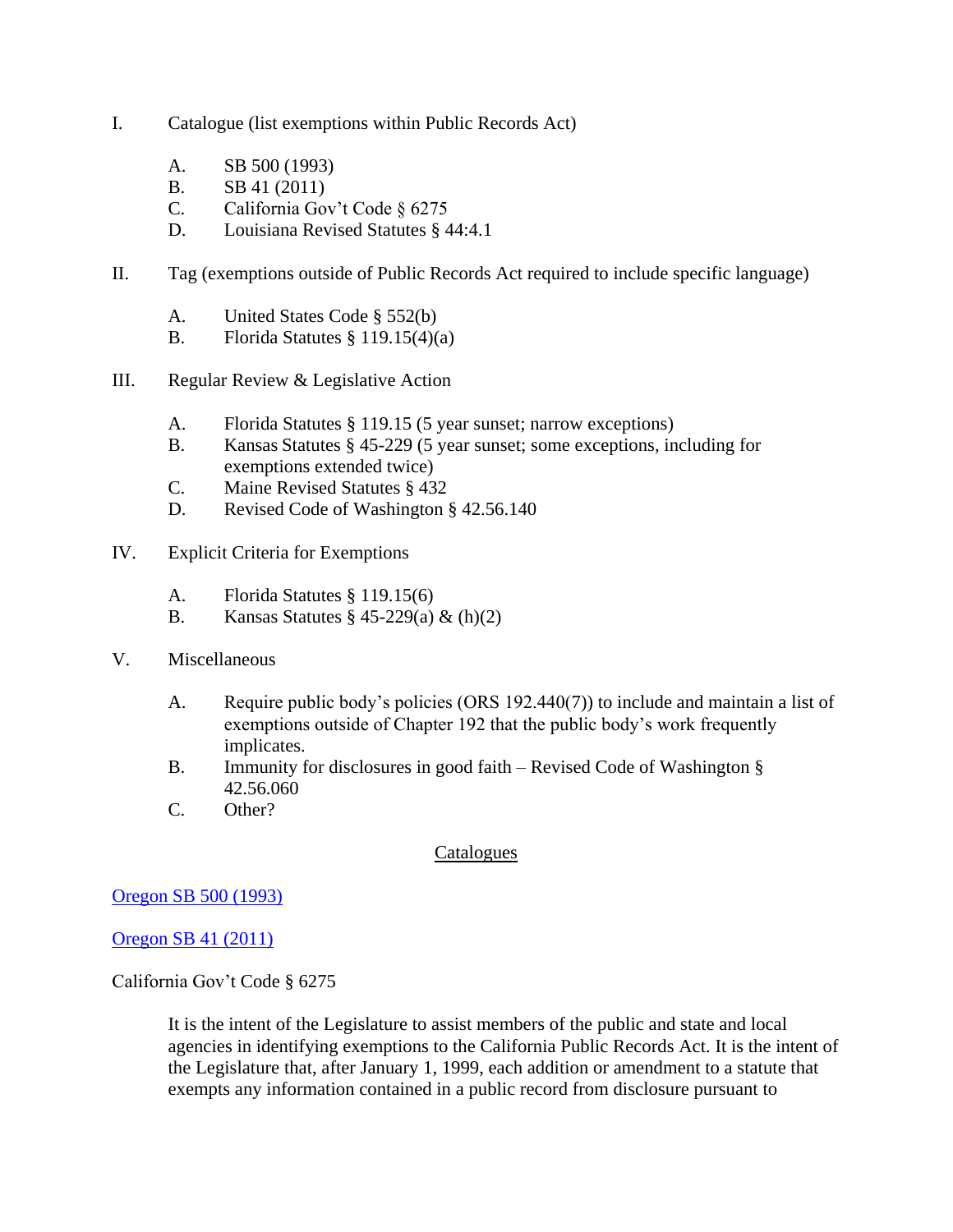subdivision (k) of Section 6254 shall be listed and described in this article pursuant to a bill authorized by a standing committee of the Legislature to be introduced during the first year of each session of the Legislature. The statutes and constitutional provisions listed in this article may operate to exempt certain records, or portions thereof, from disclosure. The statutes and constitutional provisions listed and described may not be inclusive of all exemptions. The listing of a statute or constitutional provision in this article does not itself create an exemption. Requesters of public records and public agencies are cautioned to review the applicable statute or constitutional provision to determine the extent to which it, in light of the circumstances surrounding the request, exempts public records from disclosure.

Louisiana Revised Statutes § 44:4.1

#### Exceptions

A. The legislature recognizes that it is essential to the operation of a democratic government that the people be made aware of all exceptions, exemptions, and limitations to the laws pertaining to public records. In order to foster the people's awareness, the legislature declares that all exceptions, exemptions, and limitations to the laws pertaining to public records shall be provided for in this Chapter or the Constitution of Louisiana. Any exception, exemption, and limitation to the laws pertaining to public records not provided for in this Chapter or in the Constitution of Louisiana shall have no effect.

#### Tag

United States Code § 552(b)

This section does not apply to matters that are—

(3) specifically exempted from disclosure by statute (other than section 552b of this title), if that statute—

(A) (i) requires that the matters be withheld from the public in such a manner as to leave no discretion on the issue; or (ii) establishes particular criteria for withholding or refers to particular types of matters to be withheld; and

(B) if enacted after the date of enactment of the OPEN FOIA Act of 2009, specifically cites to this paragraph.

Florida Statutes § 119.15(4)(a)

A law that enacts a new exemption or substantially amends an existing exemption must state that the record or meeting is:

- 1. Exempt from s. 24, Art. I of the State Constitution;
- 2. Exempt from s. 119.07(1) or s. 286.011; and
- 3. Repealed at the end of 5 years and that the exemption must be reviewed by the

Legislature before the scheduled repeal date.

## Regular Review & Legislative Action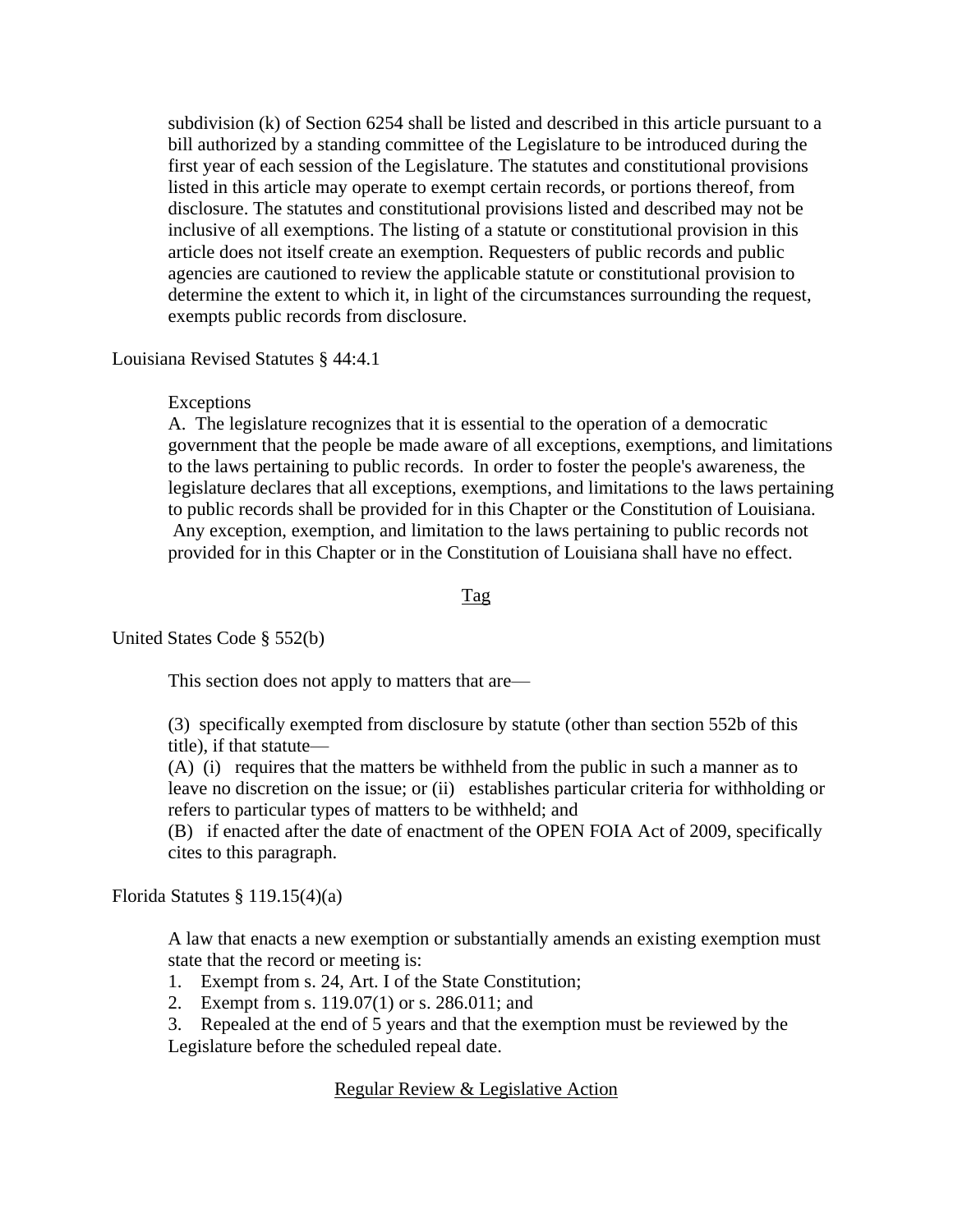#### Florida Statutes § 119.15

(2) This section provides for the review and repeal or reenactment of an exemption from s. 24, Art. I of the State Constitution and s. 119.07(1) or s. 286.011. This act does not apply to an exemption that:

(a) Is required by federal law; or

(b) Applies solely to the Legislature or the State Court System.

(3) In the 5th year after enactment of a new exemption or substantial amendment of an existing exemption, the exemption shall be repealed on October 2nd of the 5th year, unless the Legislature acts to reenact the exemption.

(5)(a) By June 1 in the year before the repeal of an exemption under this section, the Office of Legislative Services shall certify to the President of the Senate and the Speaker of the House of Representatives the language and statutory citation of each exemption scheduled for repeal the following year.

(b) An exemption that is not identified and certified to the President of the Senate and the Speaker of the House of Representatives is not subject to legislative review and repeal under this section. If the office fails to certify an exemption that it subsequently determines should have been certified, it shall include the exemption in the following year's certification after that determination.

Kansas Statutes § 45-229

(b) Subject to the provisions of subsections (g) and (h), any new exception to disclosure or substantial amendment of an existing exception shall expire on July 1 of the fifth year after enactment of the new exception or substantial amendment, unless the legislature acts to continue the exception. A law that enacts a new exception or substantially amends an existing exception shall state that the exception expires at the end of five years and that the exception shall be reviewed by the legislature before the scheduled date.

(e) In the year before the expiration of an exception, the revisor of statutes shall certify to the president of the senate and the speaker of the house of representatives, by July 15, the language and statutory citation of each exception which will expire in the following year which meets the criteria of an exception as defined in this section. Any exception that is not identified and certified to the president of the senate and the speaker of the house of representatives is not subject to legislative review and shall not expire. If the revisor of statutes fails to certify an exception that the revisor subsequently determines should have been certified, the revisor shall include the exception in the following year's certification after that determination.

(g) A provision of law which creates or amends an exception to disclosure under the open records law shall not be subject to review and expiration under this act if such provision:

(1) Is required by federal law;

(2) applies solely to the legislature or to the state court system;

(3) has been reviewed and continued in existence twice by the legislature; or

(4) has been reviewed and continued in existence by the legislature during the 2013 legislative session and thereafter.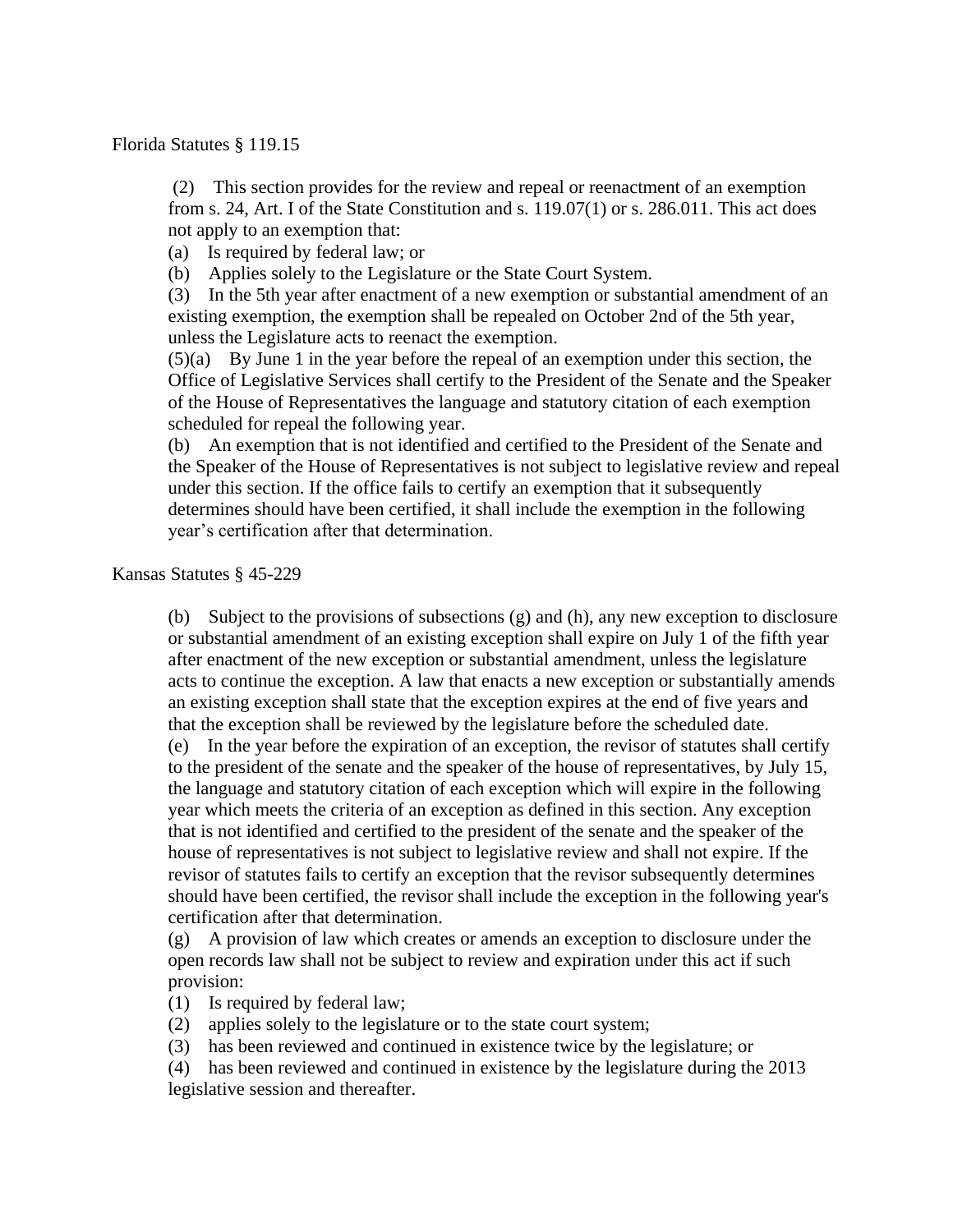(h) (1) The legislature shall review the exception before its scheduled expiration and consider as part of the review process the following:

(A) What specific records are affected by the exception;

(B) whom does the exception uniquely affect, as opposed to the general public;

(C) what is the identifiable public purpose or goal of the exception;

(D) whether the information contained in the records may be obtained readily by alternative means and how it may be obtained;

#### Maine Revised Statutes § 432

1. Recommendations. During the second regular session of each Legislature, the review committee may report out legislation containing its recommendations concerning the repeal, modification and continuation of public records exceptions and any recommendations concerning the exception review process and the accessibility of public records. Before reporting out legislation, the review committee shall notify the appropriate committees of jurisdiction concerning public hearings and work sessions and shall allow members of the appropriate committees of jurisdiction to participate in work sessions.

2. Process of evaluation. According to the schedule in section 433, the advisory committee shall evaluate each public records exception that is scheduled for review that biennium. This section does not prohibit the evaluation of a public record exception by either the advisory committee or the review committee at a time other than that listed in section 433. The following criteria apply in determining whether each exception scheduled for review should be repealed, modified or remain unchanged:

A. Whether a record protected by the exception still needs to be collected and maintained;

B. The value to the agency or official or to the public in maintaining a record protected by the exception;

C. Whether federal law requires a record to be confidential;

D. Whether the exception protects an individual's privacy interest and, if so, whether that interest substantially outweighs the public interest in the disclosure of records;

E. Whether public disclosure puts a business at a competitive disadvantage and, if so, whether that business's interest substantially outweighs the public interest in the disclosure of records;

F. Whether public disclosure compromises the position of a public body in negotiations and, if so, whether that public body's interest substantially outweighs the public interest in the disclosure of records;

G. Whether public disclosure jeopardizes the safety of a member of the public or the public in general and, if so, whether that safety interest substantially outweighs the public interest in the disclosure of records;

H. Whether the exception is as narrowly tailored as possible; and

I. Any other criteria that assist the review committee in determining the value of the exception as compared to the public's interest in the record protected by the exception.

Revised Code of Washington § 42.56.140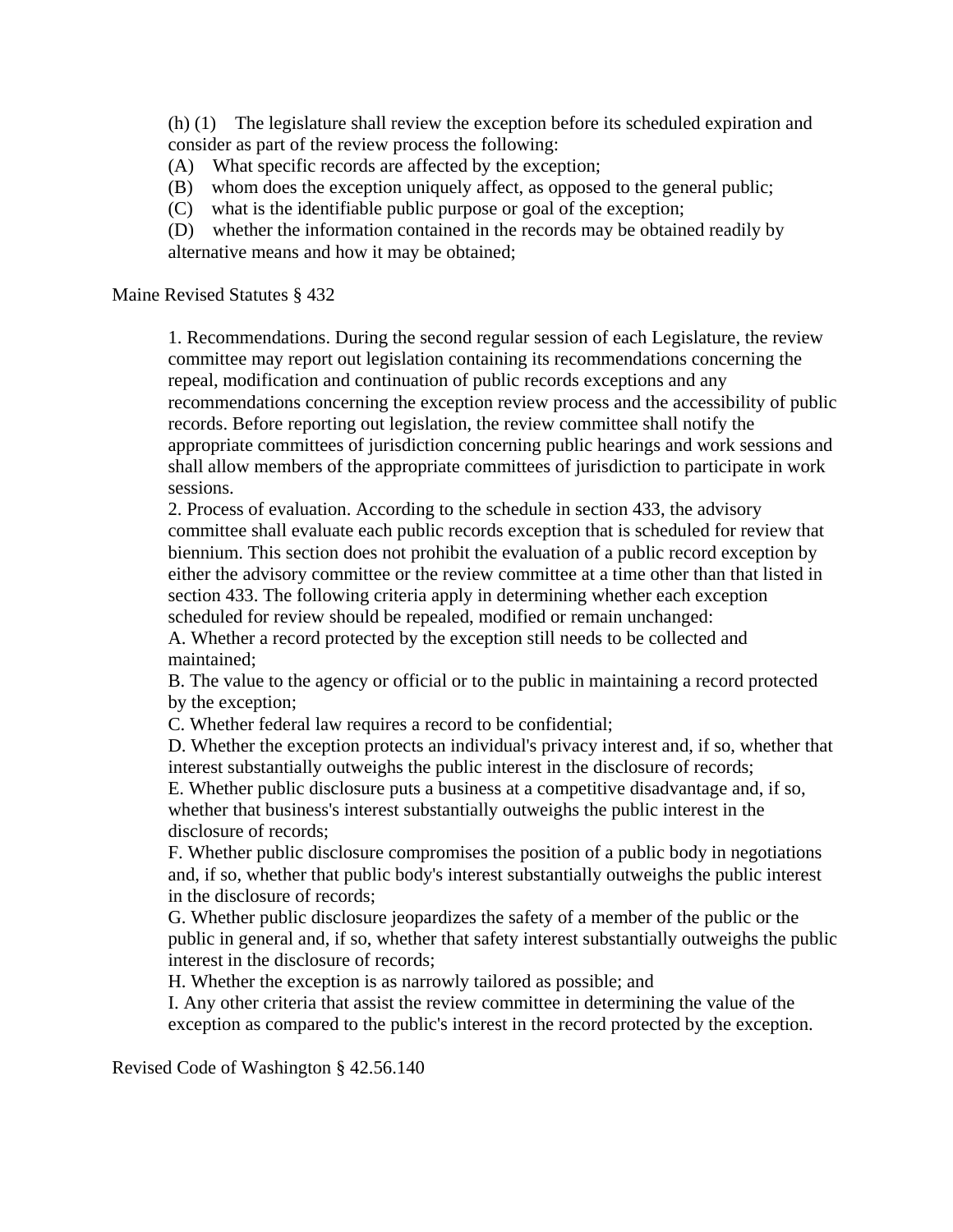(1)(a) The public records exemptions accountability committee is created to review exemptions from public disclosure, with thirteen members as provided in this subsection. \* \* \* \*

(2) The purpose of the public records exemptions accountability committee is to review public disclosure exemptions and provide recommendations pursuant to subsection (7)(d) of this section. The committee shall develop and publish criteria for review of public exemptions.

(3) All meetings of the committee shall be open to the public.

(4) The committee must consider input from interested parties.

(5) The office of the attorney general and the office of financial management shall provide staff support to the committee.

\* \* \*

(7)(a) Beginning August 1, 2007, the code reviser shall provide the committee by August 1st of each year with a list of all public disclosure exemptions in the Revised Code of Washington.

(b) The committee shall develop a schedule to accomplish a review of each public disclosure exemption. The committee shall publish the schedule and publish any revisions made to the schedule.

(c) The chair shall convene an initial meeting of the committee by September 1, 2007. The committee shall meet at least once a quarter and may hold additional meetings at the call of the chair or by a majority vote of the members of the committee.

(d) For each public disclosure exemption, the committee shall provide a recommendation as to whether the exemption should be continued without modification, modified, scheduled for sunset review at a future date, or terminated. By November 15th of each year, the committee shall transmit its recommendations to the governor, the attorney general, and the appropriate committees of the house of representatives and the senate.

# Explicit Criteria for Exemptions

Florida Statutes § 119.15(6)

(a) As part of the review process, the Legislature shall consider the following:

- 1. What specific records or meetings are affected by the exemption?
- 2. Whom does the exemption uniquely affect, as opposed to the general public?
- 3. What is the identifiable public purpose or goal of the exemption?

4. Can the information contained in the records or discussed in the meeting be readily obtained by alternative means? If so, how?

5. Is the record or meeting protected by another exemption?

6. Are there multiple exemptions for the same type of record or meeting that it would be appropriate to merge?

(b) An exemption may be created, revised, or maintained only if it serves an identifiable public purpose, and the exemption may be no broader than is necessary to meet the public purpose it serves. An identifiable public purpose is served if the exemption meets one of the following purposes and the Legislature finds that the purpose is sufficiently compelling to override the strong public policy of open government and cannot be accomplished without the exemption: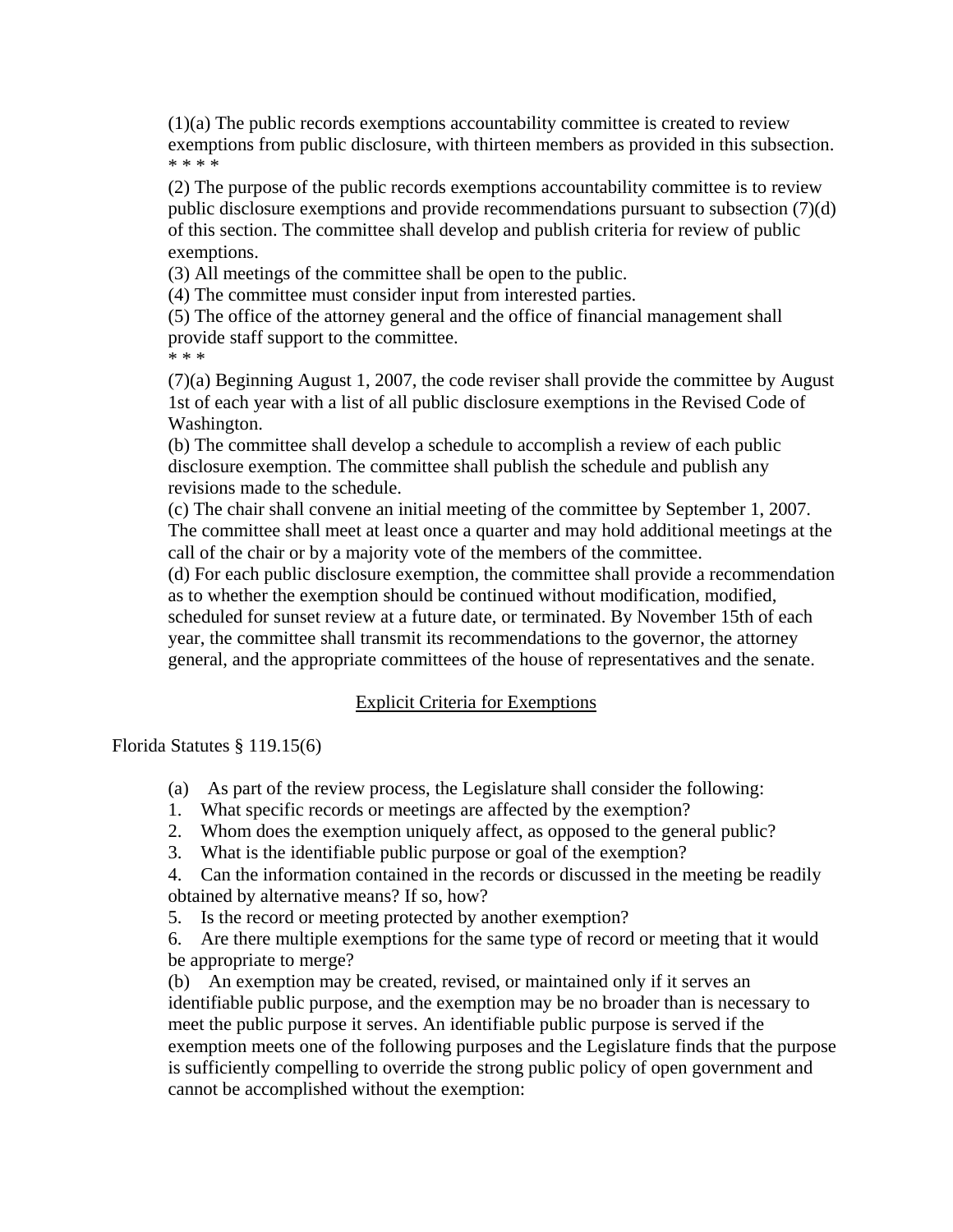1. Allows the state or its political subdivisions to effectively and efficiently administer a governmental program, which administration would be significantly impaired without the exemption;

2. Protects information of a sensitive personal nature concerning individuals, the release of which information would be defamatory to such individuals or cause unwarranted damage to the good name or reputation of such individuals or would jeopardize the safety of such individuals. However, in exemptions under this subparagraph, only information that would identify the individuals may be exempted; or

3. Protects information of a confidential nature concerning entities, including, but not limited to, a formula, pattern, device, combination of devices, or compilation of information which is used to protect or further a business advantage over those who do not know or use it, the disclosure of which information would injure the affected entity in the marketplace.

Kansas Statutes § 45-229(a)  $\&$  (h)(2)

(a) It is the intent of the legislature that exceptions to disclosure under the open records act shall be created or maintained only if:

(1) The public record is of a sensitive or personal nature concerning individuals;

(2) the public record is necessary for the effective and efficient administration of a governmental program; or

(3) the public record affects confidential information.

The maintenance or creation of an exception to disclosure must be compelled as measured by these criteria. Further, the legislature finds that the public has a right to have access to public records unless the criteria in this section for restricting such access to a public record are met and the criteria are considered during legislative review in connection with the particular exception to disclosure to be significant enough to override the strong public policy of open government. To strengthen the policy of open government, the legislature shall consider the criteria in this section before enacting an exception to disclosure.

(h)(2) an exception may be created or maintained only if it serves an identifiable public purpose and may be no broader than is necessary to meet the public purpose it serves. An identifiable public purpose is served if the legislature finds that the purpose is sufficiently compelling to override the strong public policy of open government and cannot be accomplished without the exception and if the exception:

(A) Allows the effective and efficient administration of a governmental program, which administration would be significantly impaired without the exception;

(B) protects information of a sensitive personal nature concerning individuals, the release of which information would be defamatory to such individuals or cause unwarranted damage to the good name or reputation of such individuals or would jeopardize the safety of such individuals. Only information that would identify the individuals may be excepted under this paragraph; or

(C) protects information of a confidential nature concerning entities, including, but not limited to, a formula, pattern, device, combination of devices, or compilation of information which is used to protect or further a business advantage over those who do